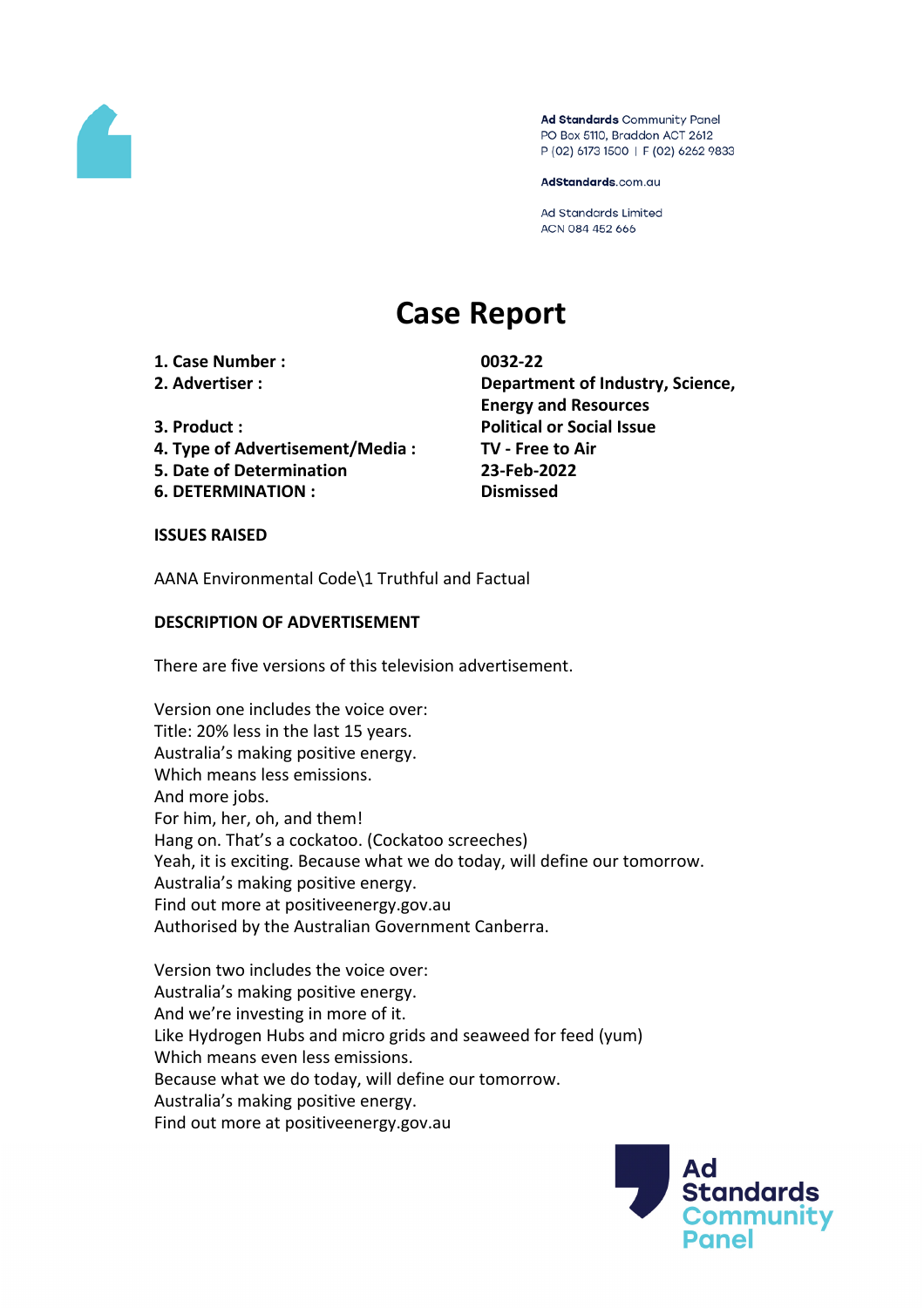

Authorised by the Australian Government, Canberra

Version three includes the voice over: Australia's making positive energy. And there's more on the way. It's all part of our plan to reach net zero by 2050. We've already put solar panels here, here, and there. And we're expanding Snowy Hydro. So it's the biggest battery in the southern hemisphere! (Nice) We're investing billions in projects. Like hydrogen hubs, and EV charging stations. Which means thousands more jobs. And less emissions. Title: 20% less in the last 15 years. Which are already down by 20%. All helping us reach net zero by 2050. Australia's making positive energy. Find out more at positiveenergy.gov.au Authorised by the Australian Government, Canberra

Version four includes the voice over: Australia's making positive energy. It's all part of our plan to reach net zero by 2050. We're investing billions in projects Like hydrogen hubs. Which means more jobs And less emissions which are already down by 20%! Helping us reach net zero by 2050. Australia's making positive energy. Find out more at positiveenergy.gov.au Authorised by the Australian Government, Canberra

Version five includes the voice over: Australia's making positive energy. It's all part of our plan to reach net zero by 2050. We're investing billions in projects Like EV charging stations. Which means more jobs And less emissions which are already down by 20%! Helping us reach net zero by 2050. Australia's making positive energy. Find out more at positiveenergy.gov.au Authorised by the Australian Government, Canberra

## **THE COMPLAINT**

A sample of comments which the complainant/s made regarding this advertisement included the following: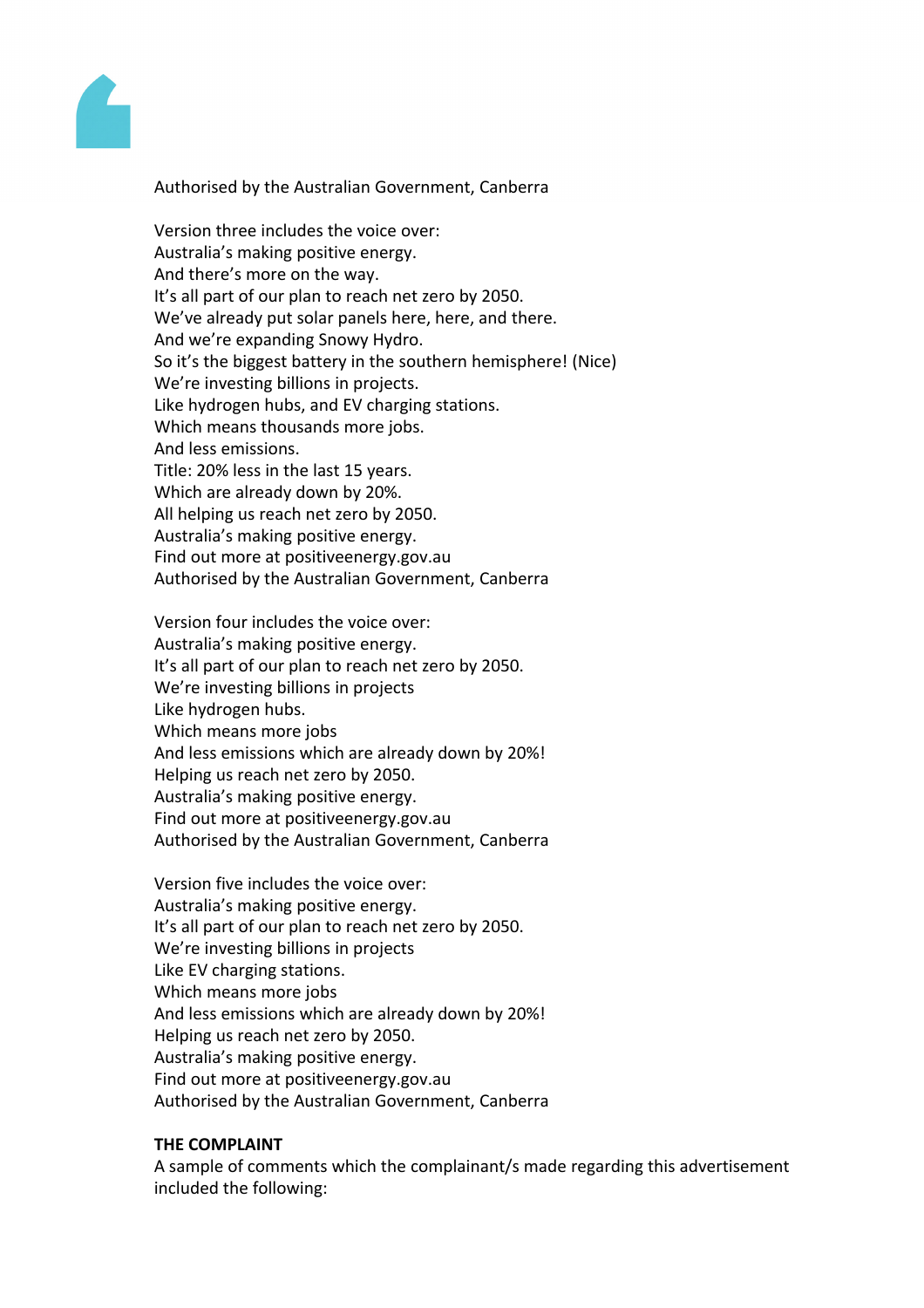

*The problem is with the 20% figure. From the ad transcript "And less emissions. Title: 20% less in the last 15 years. Which are already down by 20%."*

*This is misleading according to ABC Fact Check - which shows the Government is cherry picking data - and including the falls in CO2 caused by the pandemic and drought. It also uses a base year with very high emissions (2005) and compares it with the pandemic year (2020).*

*Also, when Fact Check asked Mr Morrison's office for the source of his comparison with G20 countries, a spokesman responded with figures from the United Nations Framework Convention on Climate Change, which has data from 1990 to 2019. He provided the following percentage falls from 2005 to 2019:*

*The UK: -34 per cent France: -19 per cent Germany: -20 per cent Italy: -32 per cent Australia: -15 per cent The spokesman acknowledged that this was the latest comparable data.*

*The UNFCCC is "the United Nations entity tasked with supporting the global response to the threat of climate change".*

*The Australia Institute has also found the 20% figure misleading. https://australiainstitute.org.au/wp-content/uploads/2021/05/P1076-Banking-on-Australias-Emissions-Commitments-.pdf*

*The AANA Environmental Code states: Environmental Claims in Advertising or Marketing Communication:*

*(a) shall not be misleading or deceptive or be likely to mislead or deceive; By cherry picking data, the ad misleads about the actual efforts of the government to decarbonise.*

*https://aana.com.au/self-regulation/codes-guidelines/environmental-claims/ Thank you for your time.*

*The advertising insinuates that Australia has reduced its emissions by 20% The Bureau of Meteorology (An Australian Federal Government department ) strongly disputes this claim.*

*The Australian Federal Government is misleading the public by promoting a clearly defined lie.*

*http://www.bom.gov.au/state-of-the-climate/greenhouse-gas-levels.shtml*

*The efforts behind this campaign are very clearly intended to manipulate peoples perception on what's actually been achieved or pursued by the Morrison government in terms of protecting our futures through sustainability efforts, which flies in the face of the actions and inactions of this government that have not delivered any real tangible demonstrable changes or even plans as to the claims of net zero 2050*

*Misleading, manipulative and clearly not in line with the actions of this government in terms of policy design*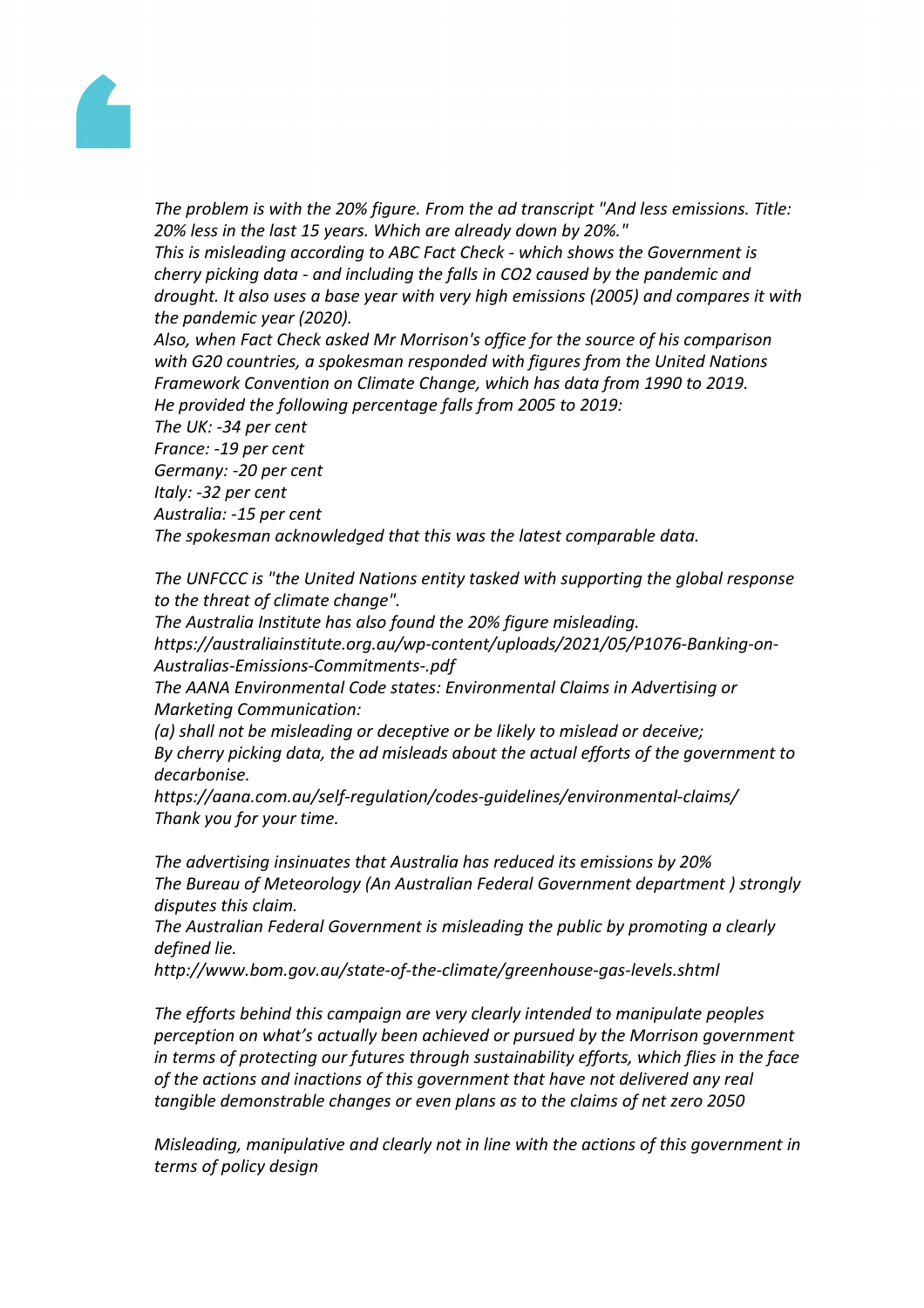

## **THE ADVERTISER'S RESPONSE**

Comments which the advertiser made in response to the complainant/s regarding this advertisement include the following:

*Thank you for your correspondence of 10 and 17 February 2022 to the Department of Industry, Science, Energy and Resources (the Department) concerning two complaints made to Ad Standards.*

*The Department understands the complaints relate to the Australian Association of National Advertisers (AANA) Environmental Claims in Advertising Code. In particular, the complaints relate to the Code's provisions (1)(a) 'Environmental Claims in Advertising or Marketing Communication shall not be misleading or deceptive or be likely to mislead or deceive.'*

*The Department understands the complainants have raised concerns regarding the following statements made in TV advertising:*

*Emissions reduction (as raised in your correspondence of 10 February 2022):*

- *• Voice Over: "And less emissions. Which are already down by 20 per cent."*
- *• Title: "20% less in the last 15 years."*
- *Net zero by 2050 (as raised in your correspondence of 17 February 2022):*
- *• Voice Over: "It's all part of our plan to reach net zero by 2050."*
- *• Voice Over: "Helping us reach net zero by 2050."*

*In response, the Department provides the following information.*

*Compliance with the Code of Ethics*

*In developing the campaign, the department complied with the Australian Government Guidelines on Information and Advertising campaigns. This included considering the advice of the Independent Communications Committee (https://www.finance.gov.au/publications/compliance-advice/department-industryscience-energy-and-resources-emissions-reduction-campaign-september-2021).*

*The Department is satisfied that the campaign materials comply with section 2 of the ANAA Code of Ethics, in that:*

- *• It does not include material which is discriminatory or engages in vilification*
- *• It is not exploitative or degrading*
- *• It does not contain scenes of violence*
- *• It does not contain scenes of sex, sexuality, or nudity*
- *• It does not include offensive language*
- *• It does not depict scenes which contravene principles of health and safety*
- *• It is clearly distinguishable as advertising.*

*Responses to the complaints*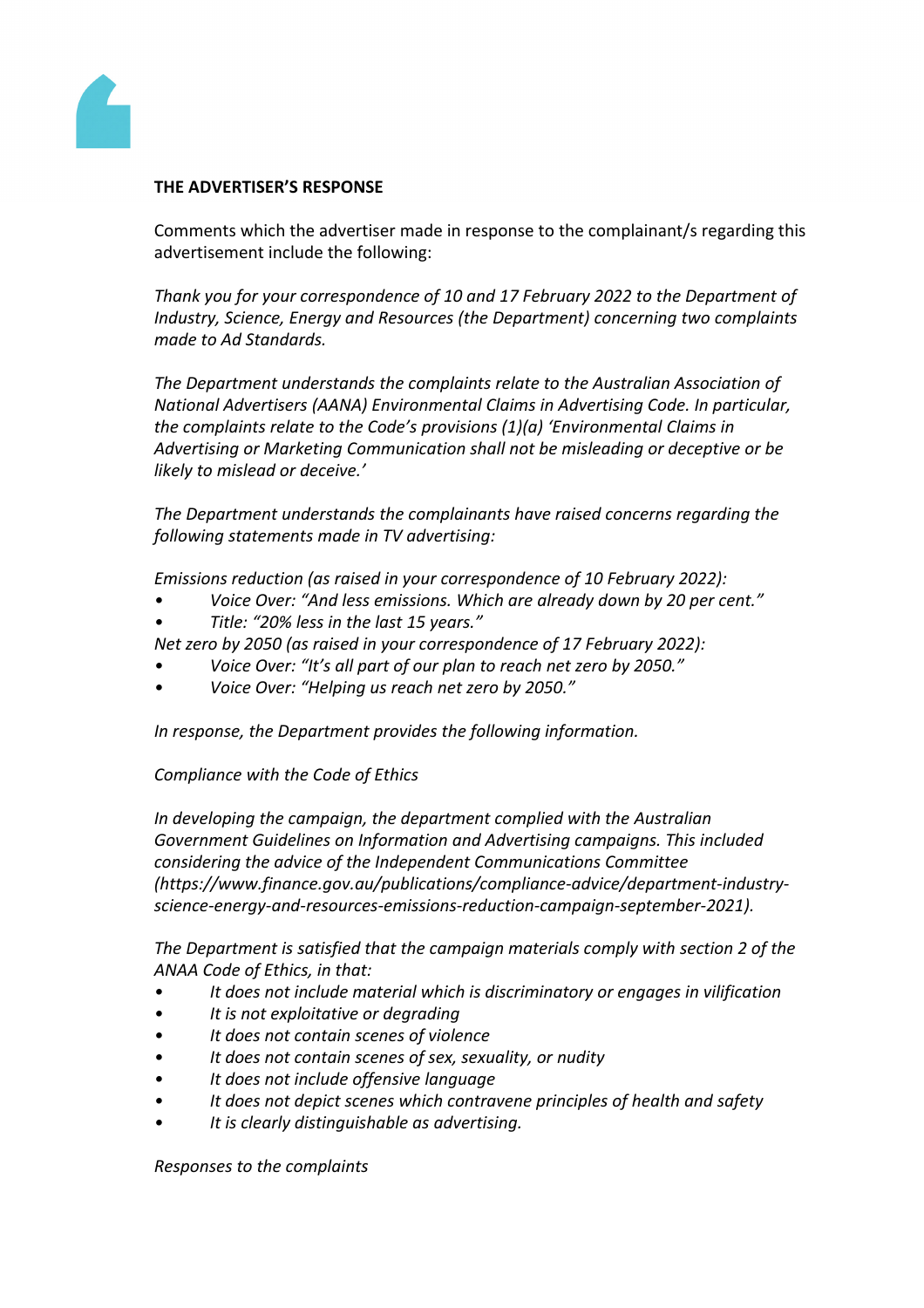

*In regard to the specific complaints, the Department considers that the material is not misleading nor deceptive, or likely to mislead or deceive.*

*Complaints concerning emissions reduction:*

*The Department has based the statement in the advertisements on information in its Quarterly Updates of Australia's National Greenhouse Gas Inventory (Quarterly Update). The Quarterly Updates are prepared in accordance with the international guidelines agreed for use for the Paris Agreement including the Intergovernmental Panel on Climate Change (IPCC) 2006 Guidelines for the Preparation of National Greenhouse Gas Inventories and, where applicable, the 2019 IPCC Refinement to the 2006 IPCC Guidelines.*

*The TV Commercials first went to air in September 2021. The most recent Quarterly Update available at that time was published on 31 August 2021. This indicated that Australia's emissions in the year to March 2021 were 20.8 per cent lower than emissions in the year to June 2005 (the baseline year for Australia's 2030 target under the Paris agreement) (source: https://www.industry.gov.au/data-andpublications/national-greenhouse-gas-inventory-quarterly-update-march-2021).*

*This outcome was reaffirmed in the most recent Quarterly Update, published 30 November 2021, which covers the period to June 2021. This indicates Australia's greenhouse gas emissions in the year to June 2021 were 20.4 per cent below emissions in the year to June 2005.*

*The Department confirms that, on the basis of information used to prepare the Quarterly Update published in August 2021, emissions in the fifteen years to March 2021 were 21 per cent below emissions in the year to March 2006.*

*The Department also confirms that, on the basis of information used to prepare the Quarterly Update published on 30 November 2021, emissions in the fifteen years to June 2021 were 20 per cent below emissions in the year to June 2006.*

*Further information on the data and methods used to support these figures can be found at https://www.industry.gov.au/data-and-publications/national-greenhousegas-inventory-quarterly-update-june-2021.*

*Complaints concerning the Government's plans to reach net zero by 2050:*

*The TV Commercials including these references went to air from December 2021. The Department has based the statement in the advertisement on the release of the Long Term Emissions Reduction Plan (the Plan) on 26 October 2021. The Plan outlines how Australia will:*

- *• Drive down the cost of low emissions technologies*
- *• Deploy these technologies at scale*
- *• Help our regional industries and communities seize economic opportunities in new and traditional markets*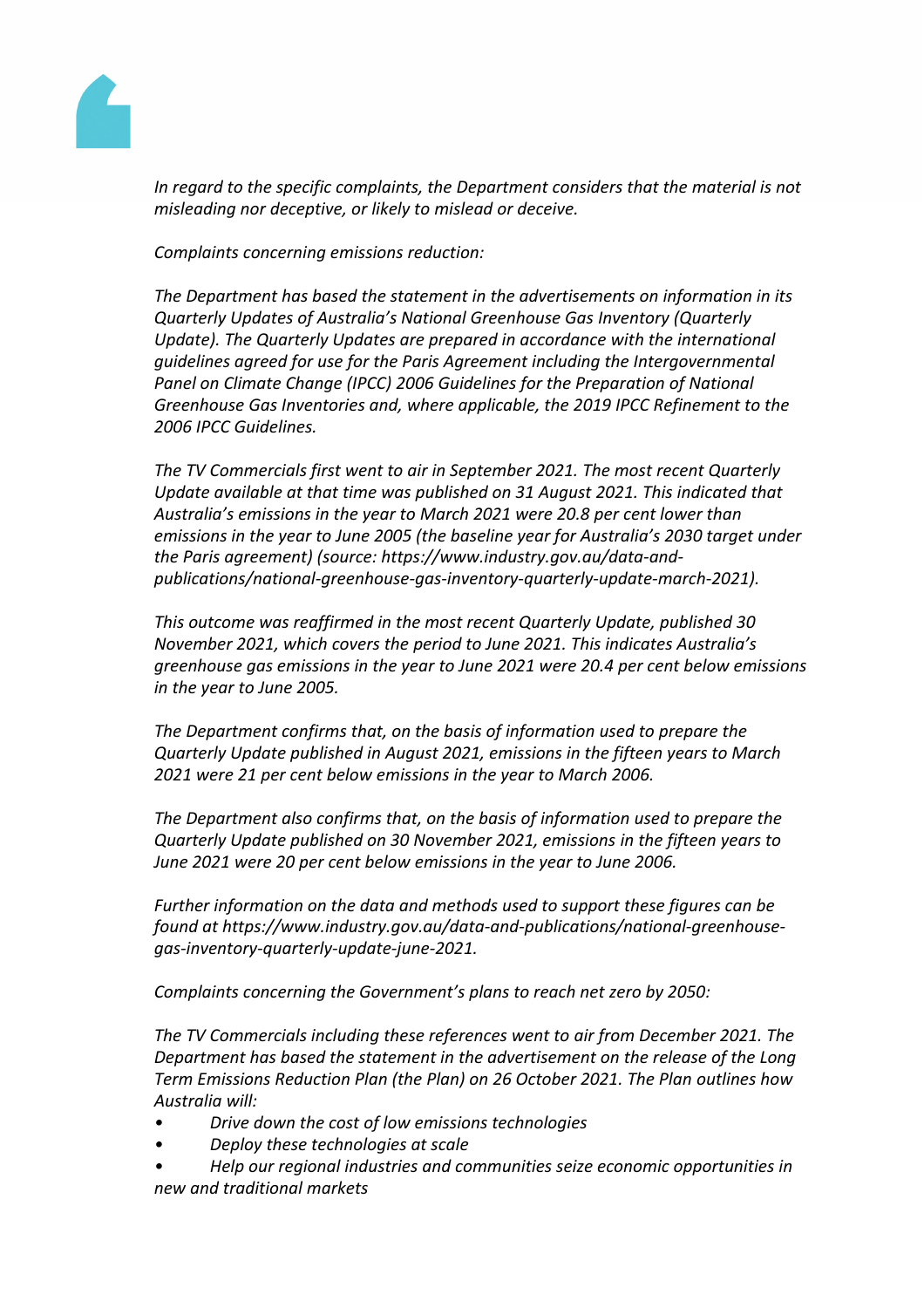

*• Work with other countries on the technologies needed to decarbonise the world's economy.*

*These actions, coupled with further technology breakthroughs and the use of high integrity offsets, have been modelled to show that Australia can reach net zero emissions by 2050.*

*Australia's 2050 net zero target has been lodged as Australia's Nationally Determined Contribution under the United Nations Framework Convention on Climate Change.*

*Further information about the Plan can be found online at: https://www.industry.gov.au/data-and-publications/australias-long-term-emissionsreduction-plan*

*I trust this is of use to the Community Panel.*

## **THE DETERMINATION**

The Ad Standards Community Panel (the Panel) considered whether this advertisement breaches the AANA Environmental Claims in Advertising and Marketing Code (the Environmental Code).

The Panel noted the complainants' concerns that the advertisement is misleading.

The Panel viewed the advertisements and noted the advertiser's response.

## **Is an environmental claim being made?**

The Panel considered whether the advertisements made an Environmental Claim.

The Environment Code applies to 'Environmental Claims' in advertising and marketing communications.

The Code defines Environmental Claims as "any express or implied representation that an aspect of a product or service as a whole, or a component or packaging of, or a quality relating to, a product or service, interacts with or influences (or has the capacity to interact with or influence) the Environment".

The Panel considered that the advertisements include two environmental claims:

- That emissions down 20% in the last 15 years.
- That Australia is on track to reach net zero by 2050 .

# **1 a) Environmental Claims in Advertising or Marketing Communication…shall not be misleading or deceptive or be likely to mislead or deceive**

The Panel noted that the Practice Note for this Section includes: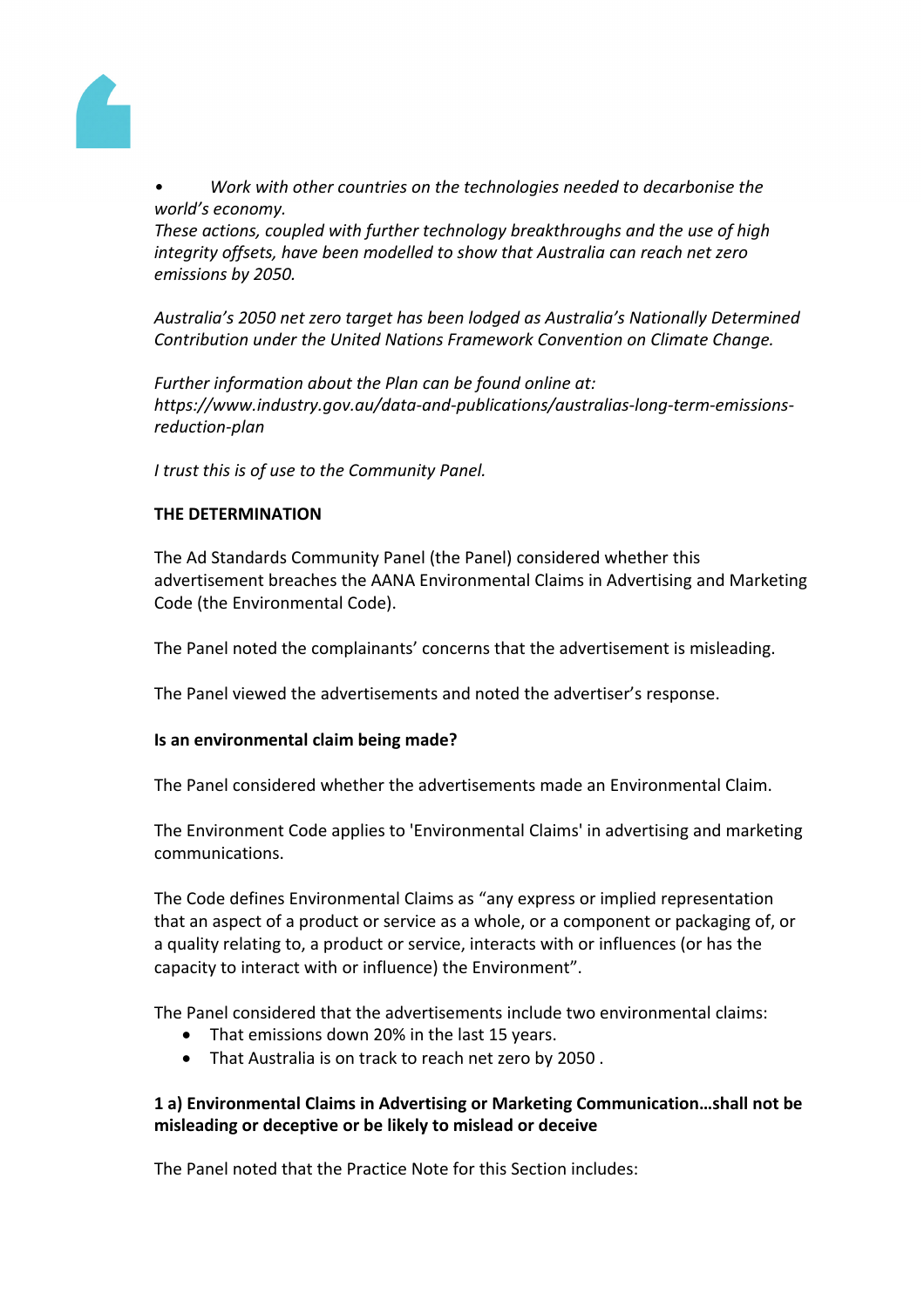

*"It is not intended that legal tests be applied to determine whether advertisements are misleading or deceptive, or likely to mislead or deceive, in the areas of concern to this Code. Instead, consideration will be given as to whether the average consumer in the target market would be likely to be misled or deceived by the material.*

*Factors to consider include:*

- *An advertisement may be misleading or deceptive directly or by implication or through emphasis, comparisons, contrasts or omissions. It does not matter whether the advertisement actually misled anyone, or whether the advertiser intended to mislead – if the advertisement is likely to mislead or deceive there will be a breach of the Code.*
- *The target market or likely audience of the advertising or marketing communication should be carefully considered when making environmental claims. Therefore all advertising should be clear, unambiguous and balanced, and the use of technical or scientific jargon carefully considered."*
- *Environmental claims relating to future matters or commitments should be based on reasonable grounds as at the time the claim was made, even if the future matter does not come to pass. The fact that a person may believe in a particular state of affairs does not necessarily mean that there are reasonable grounds for the belief.*

## Emissions down 20%

The Panel noted the complainants' concerns that the advertiser had chosen to use data from specific years which was not an accurate representation of emissions reductions.

The Panel noted that the statement in the advertisement was limited to a comparison of the last 15 years.

The Panel noted the advertiser's response that the claim was based on numbers from its Quarterly Updates of Australia's National Greenhouse Gas Inventory. The Panel considered that this was an appropriate source of information and that the statement made in the advertisement accurately reflected numbers from these reports.

The Panel noted that the target audience for the advertisement would be all adult Australians who watch free-to-air television. The Panel considered that the target audience would understand the claim of a 20% reduction in emissions over 15 years to be accurate according to the relevant data. The Panel considered that the existence of other data which when analysed would yield a different result did not rule out the advertiser's approach, and that an adult audience would be aware of the potential contestability of claims of this kind.